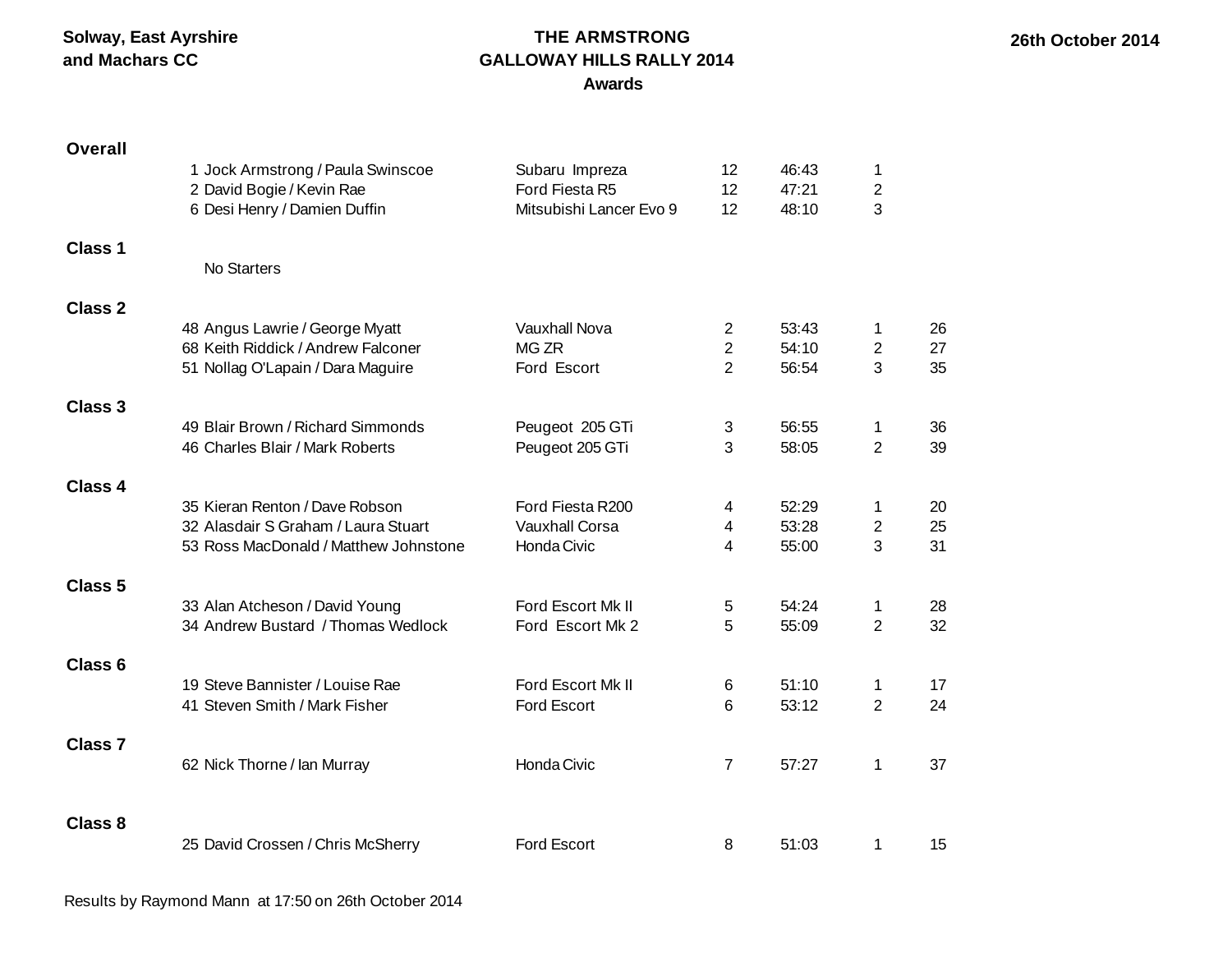#### **THE ARMSTRONG GALLOWAY HILLS RALLY 2014 Awards**

| <b>Class 9</b>            |                                                                         |                                                    |          |                |                     |                     |
|---------------------------|-------------------------------------------------------------------------|----------------------------------------------------|----------|----------------|---------------------|---------------------|
|                           | 20 Shane McGirr / Jackie Elliott<br>30 Mickey McGillin / Aaron Johnston | <b>Toyota Starlet</b><br><b>Ford Escort</b>        | 9<br>9   | 50:23<br>52:41 | 1<br>$\overline{2}$ | 14<br>22            |
| Class 10                  |                                                                         |                                                    |          |                |                     |                     |
|                           | 10 Dale Robertson / Paul McGuire<br>15 Fraser Wilson / Jane Nicol       | Mitsubishi Lancer Evo 9<br>Mitsubishi Lancer Evo 9 | 10<br>10 | 49:30<br>49:33 | 1<br>$\overline{2}$ | 6<br>$\overline{7}$ |
| Class 11                  |                                                                         |                                                    |          |                |                     |                     |
|                           | 17 Niall Henry / Stephen O'Hanlon                                       | Mitsubishi Lancer Evo 9                            | 11       | 51:16          | 1                   | 18                  |
| Class 12                  |                                                                         |                                                    |          |                |                     |                     |
|                           | 5 Dougal Brown / Lewis Rochford                                         | Mitsubishi Lancer Evo 9                            | 12       | 49:04          | 4                   | 4                   |
|                           | 3 Mike Faulkner / Peter Foy                                             | Mitsubishi Lancer Evo 9                            | 12       | 49:25          | 5                   | 5                   |
|                           | 70 David Weston / Kirsty Riddick                                        | Subaru Impreza WRC                                 | 12       | 49:37          | 6                   | 8                   |
| 1st Group N Car           |                                                                         |                                                    |          |                |                     |                     |
|                           | 10 Dale Robertson / Paul McGuire                                        | Mitsubishi Lancer Evo 9                            | 10       | 49:30          | 1                   | 6                   |
| 1st GM                    | 32 Alasdair S Graham / Laura Stuart                                     | <b>Vauxhall Corsa</b>                              |          |                |                     |                     |
|                           |                                                                         |                                                    | 4        | 53:28          | 2                   | 25                  |
| <b>1st Ford</b>           | 2 David Bogie / Kevin Rae                                               | Ford Fiesta R5                                     | 12       | 47:21          | 2                   | $\overline{2}$      |
| 1st Mitsubishi            |                                                                         |                                                    |          |                |                     |                     |
|                           | 6 Desi Henry / Damien Duffin                                            | Mitsubishi Lancer Evo 9                            | 12       | 48:10          | 3                   | $\mathbf{3}$        |
| <b>1st Rover Group</b>    |                                                                         |                                                    |          |                |                     |                     |
|                           | 68 Keith Riddick / Andrew Falconer                                      | MG ZR                                              | 2        | 54:10          | 2                   | 27                  |
| <b>1st Peugeot Talbot</b> | 49 Blair Brown / Richard Simmonds                                       | Peugeot 205 GTi                                    | 3        | 56:55          | 1                   | 36                  |
|                           |                                                                         |                                                    |          |                |                     |                     |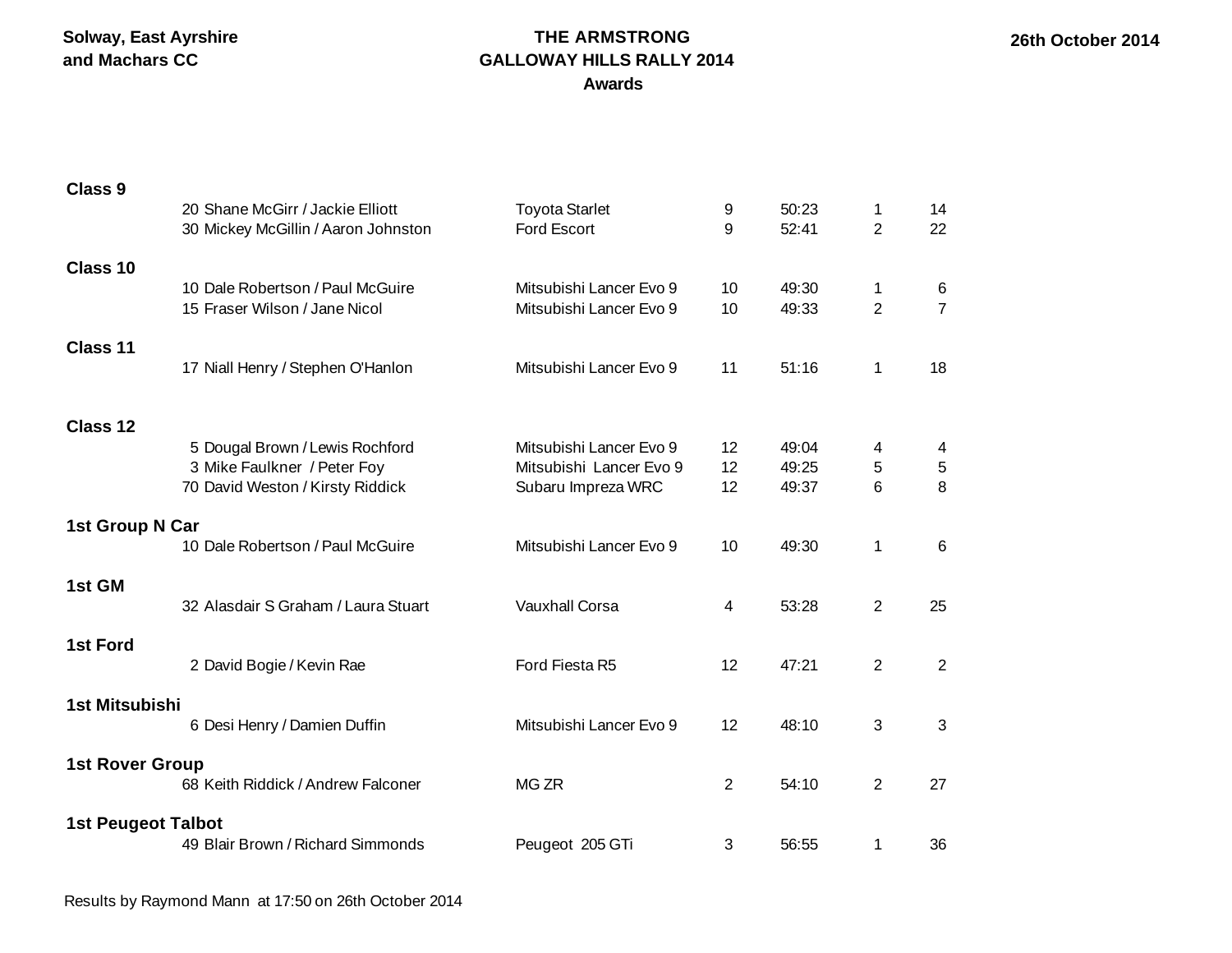#### **THE ARMSTRONG GALLOWAY HILLS RALLY 2014 Awards**

| <b>1st Subaru</b>          |                                                                                               |                         |       |       |                |    |
|----------------------------|-----------------------------------------------------------------------------------------------|-------------------------|-------|-------|----------------|----|
|                            | 1 Jock Armstrong / Paula Swinscoe                                                             | Subaru Impreza          | 12    | 46:43 | $\mathbf 1$    | 1  |
|                            | Highest placed 2 wheel drive car                                                              |                         |       |       |                |    |
|                            | 20 Shane McGirr / Jackie Elliott                                                              | <b>Toyota Starlet</b>   | $9\,$ | 50:23 | $\mathbf 1$    | 14 |
|                            | Lawrance Clark Trophy - 1st Co-driver resident in DG Postal District                          |                         |       |       |                |    |
|                            | 70 Kirsty Riddick                                                                             | Subaru Impreza WRC      | 12    | 49:37 | 6              | 8  |
|                            | <b>Highest rated Irish Competitor</b>                                                         |                         |       |       |                |    |
|                            | 6 Desi Henry / Damien Duffin                                                                  | Mitsubishi Lancer Evo 9 | 12    | 48:10 | 3              | 3  |
| <b>1st Lady Trophy</b>     |                                                                                               |                         |       |       |                |    |
|                            | 64 Linzi Henderson                                                                            | Rover ZR                | 2     | 60:03 | 6              | 45 |
|                            |                                                                                               |                         |       |       |                |    |
|                            | <b>Highest placed all EACC crew</b><br>No Finishers                                           |                         |       |       |                |    |
| <b>Spirit of the Rally</b> |                                                                                               |                         |       |       |                |    |
|                            | lan MacIvor                                                                                   |                         |       |       |                |    |
|                            | <b>Greatest improvement on seeding</b>                                                        |                         |       |       |                |    |
|                            | 68 Keith Riddick / Andrew Falconer                                                            | MG ZR                   | 2     | 54:10 | 27             |    |
|                            | Jay McNicholas Memorial Trophy - Best presented car from Solway, East Ayrshire and Machars CC |                         |       |       |                |    |
|                            | 68 Keith Riddick / Andrew Falconer                                                            | MG ZR                   | 2     | 54:10 | 2              | 27 |
| <b>Best prepared car</b>   |                                                                                               |                         |       |       |                |    |
|                            | 66 Gavin Chisholm / Martin MacCabe                                                            | Saab 99                 | 5     | 73:56 | $\overline{4}$ | 48 |
|                            | <b>Brian Allan Memorial Award for first Rear Wheel Drive</b>                                  |                         |       |       |                |    |
|                            | 20 Shane McGirr / Jackie Elliott                                                              | <b>Toyota Starlet</b>   | 9     | 50:23 | 1              | 14 |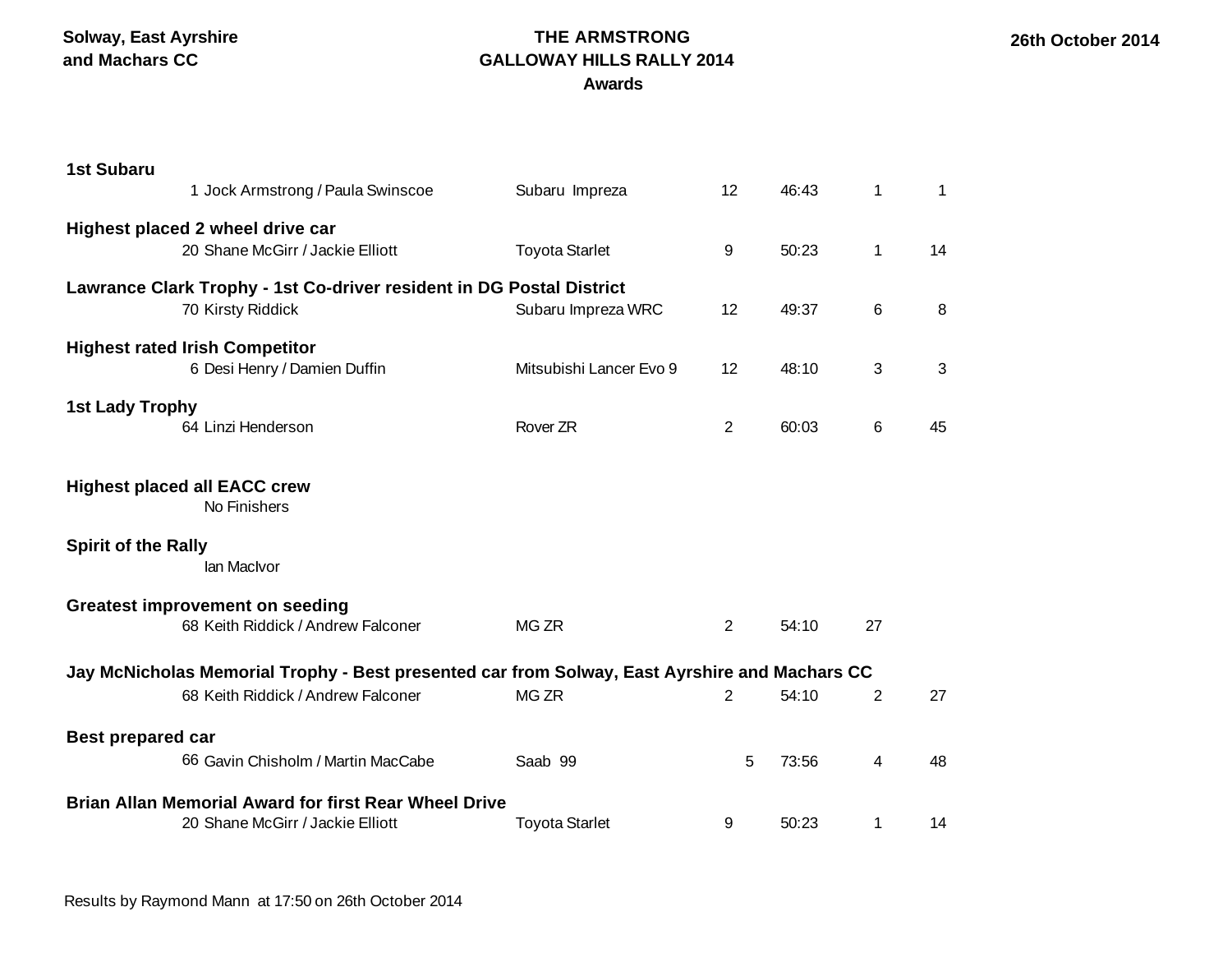## **THE ARMSTRONG GALLOWAY HILLS RALLY 2014 Results Final at 17:50 on 26th October 2014 In Overall Order**

 **26th October 2014**

| No | Crew                                      | Car                      | <b>Class</b>    | SS <sub>1</sub> | SS <sub>2</sub> | SS <sub>3</sub> | SS <sub>4</sub> | SS <sub>5</sub> | SS <sub>6</sub> | Othr | <b>Total</b> | O/A            | <b>CI</b>            |
|----|-------------------------------------------|--------------------------|-----------------|-----------------|-----------------|-----------------|-----------------|-----------------|-----------------|------|--------------|----------------|----------------------|
|    | 1 Jock Armstrong / Paula Swinscoe         | Subaru Impreza           | 12              | 7:00            | 10:46           | 7:04            | 10:38           | 2:30            | 8:45            |      | 46:43        | 1              | -1                   |
|    | 2 David Bogie / Kevin Rae                 | Ford Fiesta R5           | 12              | 7:14            | 10:53           | 7:06            | 10:37           | 2:36            | 8:55            |      | 47:21        | $\overline{2}$ | $\overline{2}$       |
|    | 6 Desi Henry / Damien Duffin              | Mitsubishi Lancer Evo 9  | 12              | 7:18            | 11:10           | 7:03            | 11:00           | 2:42            | 8:57            |      | 48:10        | 3              | 3                    |
|    | 5 Dougal Brown / Lewis Rochford           | Mitsubishi Lancer Evo 9  | 12              | 7:24            | 11:18           | 7:18            | 11:00           | 2:40            | 9:24            |      | 49:04        | 4              | 4                    |
|    | 3 Mike Faulkner / Peter Foy               | Mitsubishi Lancer Evo 9  | 12              | 8:52            | 11:04           | 7:05            | 10:44           | 2:37            | 9:03            |      | 49:25        | 5              | 5                    |
|    | 10 Dale Robertson / Paul McGuire          | Mitsubishi Lancer Evo 9  | 10              | 7:26            | 11:29           | 7:31            | 11:18           | 2:39            | 9:07            |      | 49:30        | $\,6$          | $\blacktriangleleft$ |
|    | 15 Fraser Wilson / Jane Nicol             | Mitsubishi Lancer Evo 9  | 10              | 7:31            | 11:33           | 7:26            | 11:12           | 2:44            | 9:07            |      | 49:33        | $\overline{7}$ | $\overline{2}$       |
|    | 70 David Weston / Kirsty Riddick          | Subaru Impreza WRC       | 12              | 7:00            | 10:40           | 6:58            | 10:35           | 2:36            | 11:48           |      | 49:37        | 8              | 6                    |
|    | 4 Peter Taylor / Jack Morton              | Ford Fiesta S2400        | 12              | 7:39            | 11:24           | 7:25            | 11:05           | 2:43            | 9:23            |      | 49:39        | 9              | $\overline{7}$       |
|    | 9 Andrew Gallacher / Ross Hynd            | Mitsubishi Lancer Evo 9  | 12              | 7:35            | 11:38           | 7:25            | 11:12           | 2:45            | 9:12            |      | 49:47        | 10             | 8                    |
|    | 8 Wayne Sisson / Neil Shanks              | Mitsubishi Lancer Evo 10 | 12              | 7:33            | 11:31           | 7:23            | 11:28           | 2:46            | 9:11            |      | 49:52        | 11             | 9                    |
|    | 14 Gareth Sayers / Gareth Gilchrist       | Mitsubishi Lancer Evo 7  | 12              | 7:32            | 11:38           | 7:19            | 11:14           | 2:46            | 9:29            |      | 49:58        | 12             | 10                   |
|    | 11 Mark McCulloch / James Haugh           | Subaru Impreza           | 12              | 7:29            | 11:34           | 7:54            | 11:22           | 2:44            | 9:17            |      | 50:20        | 13             | 11                   |
|    | 20 Shane McGirr / Jackie Elliott          | <b>Toyota Starlet</b>    | 9               | 7:27            | 11:41           | 7:38            | 11:23           | 2:49            | 9:25            |      | 50:23        | 14             | $\mathbf{1}$         |
|    | 25 David Crossen / Chris McSherry         | Ford Escort              | 8               | 7:43            | 11:42           | 7:37            | 11:25           | 2:51            | 9:45            |      | 51:03        | 15             | $\mathbf{1}$         |
|    | 21 Niall McCullagh / Barry Ferris         | Mitsubishi Lancer Evo 6  | 12              | 7:36            | 11:28           | 8:16            | 11:31           | 2:51            | 9:24            |      | 51:06        | 16             | 12                   |
|    | 19 Steve Bannister / Louise Rae           | Ford Escort Mk II        | $6\phantom{1}6$ | 7:41            | 11:53           | 7:38            | 11:34           | 2:50            | 9:34            |      | 51:10        | 17             | $\mathbf{1}$         |
|    | 17 Niall Henry / Stephen O'Hanlon         | Mitsubishi Lancer Evo 9  | 11              | 7:49            | 11:47           | 7:41            | 11:32           | 2:51            | 9:36            |      | 51:16        | 18             | $\overline{1}$       |
|    | 22 Ian Baumgart / David O'Brien           | Subaru Impreza           | 12              | 7:53            | 11:54           | 7:49            | 11:39           | 3:00            | 9:57            |      | 52:12        | 19             | 13                   |
|    | 35 Kieran Renton / Dave Robson            | Ford Fiesta R200         | 4               | 7:57            | 11:55           | 7:52            | 11:59           | 2:50            | 9:56            |      | 52:29        | 20             | $\mathbf{1}$         |
|    | 23 Alasdair Anderson / Richard Sutherland | Subaru Impreza           | 12              | 8:02            | 12:13           | 7:53            | 11:47           | 2:56            | 9:43            |      | 52:34        | 21             | 14                   |
|    | 30 Mickey McGillin / Aaron Johnston       | Ford Escort              | 9               | 7:56            | 12:15           | 7:59            | 11:54           | 2:54            | 9:43            |      | 52:41        | 22             | $\overline{2}$       |
|    | 40 Ellya Gold / Jean Hay                  | Mitsubishi Lancer Evo 6  | 12              | 7:58            | 12:21           | 7:58            | 12:02           | 2:48            | 9:50            |      | 52:57        | 23             | 15                   |
|    | 41 Steven Smith / Mark Fisher             | Ford Escort              | 6               | 7:58            | 12:23           | 7:58            | 12:05           | 3:07            | 9:41            |      | 53:12        | 24             | $\overline{2}$       |
|    | 32 Alasdair S Graham / Laura Stuart       | <b>Vauxhall Corsa</b>    | 4               | 7:55            | 12:09           | 8:07            | 12:06           | 3:01            | 10:10           |      | 53:28        | 25             | $\overline{2}$       |
|    | 48 Angus Lawrie / George Myatt            | Vauxhall Nova            | $\overline{2}$  | 8:01            | 12:25           | 8:09            | 12:17           | 2:53            | 9:58            |      | 53:43        | 26             | $\mathbf{1}$         |
|    | 68 Keith Riddick / Andrew Falconer        | MG ZR                    | $\overline{2}$  | 8:08            | 12:36           | 8:10            | 12:10           | 2:58            | 10:08           |      | 54:10        | 27             | $\overline{2}$       |
|    | 33 Alan Atcheson / David Young            | Ford Escort Mk II        | $\overline{5}$  | 7:59            | 12:49           | 8:04            | 12:31           | 2:58            | 10:03           |      | 54:24        | 28             | $\mathbf{1}$         |
|    | 27 Lee Hastings / Michael Cruikshank      | Subaru Impreza           | 12              | 8:12            | 12:38           | 8:06            | 12:24           | 2:53            | 10:29           |      | 54:42        | 29             | 16                   |
|    | 44 Tony Jardine / Peta Todd               | Mitsubishi Lancer Evo 9  | 10              | 8:14            | 12:57           | 8:13            | 12:20           | 3:01            | 10:00           |      | 54:45        | 30             | 3                    |
|    | 53 Ross MacDonald / Matthew Johnstone     | Honda Civic              | 4               | 8:16            | 12:31           | 8:25            | 12:34           | 3:02            | 10:12           |      | 55:00        | 31             | 3                    |
|    | 34 Andrew Bustard / Thomas Wedlock        | Ford Escort Mk 2         | $\,$ 5 $\,$     | 8:04            | 12:43           | 8:50            | 12:18           | 3:03            | 10:11           |      | 55:09        | 32             | $\overline{2}$       |
|    | 43 Darren Martin / Martin Steele          | Mitsubishi Lancer Evo 9  | 12              | 8:22            | 12:38           | 8:26            | 12:31           | 2:56            | 10:31           |      | 55:24        | 33             | 17                   |
|    | 39 Garry Wilson / Hollie Wilson           | Mitsubishi Lancer Evo 5  | 12              | 8:16            | 12:36           | 8:18            | 12:54           | 3:30            | 10:15           |      | 55:49        | 34             | 18                   |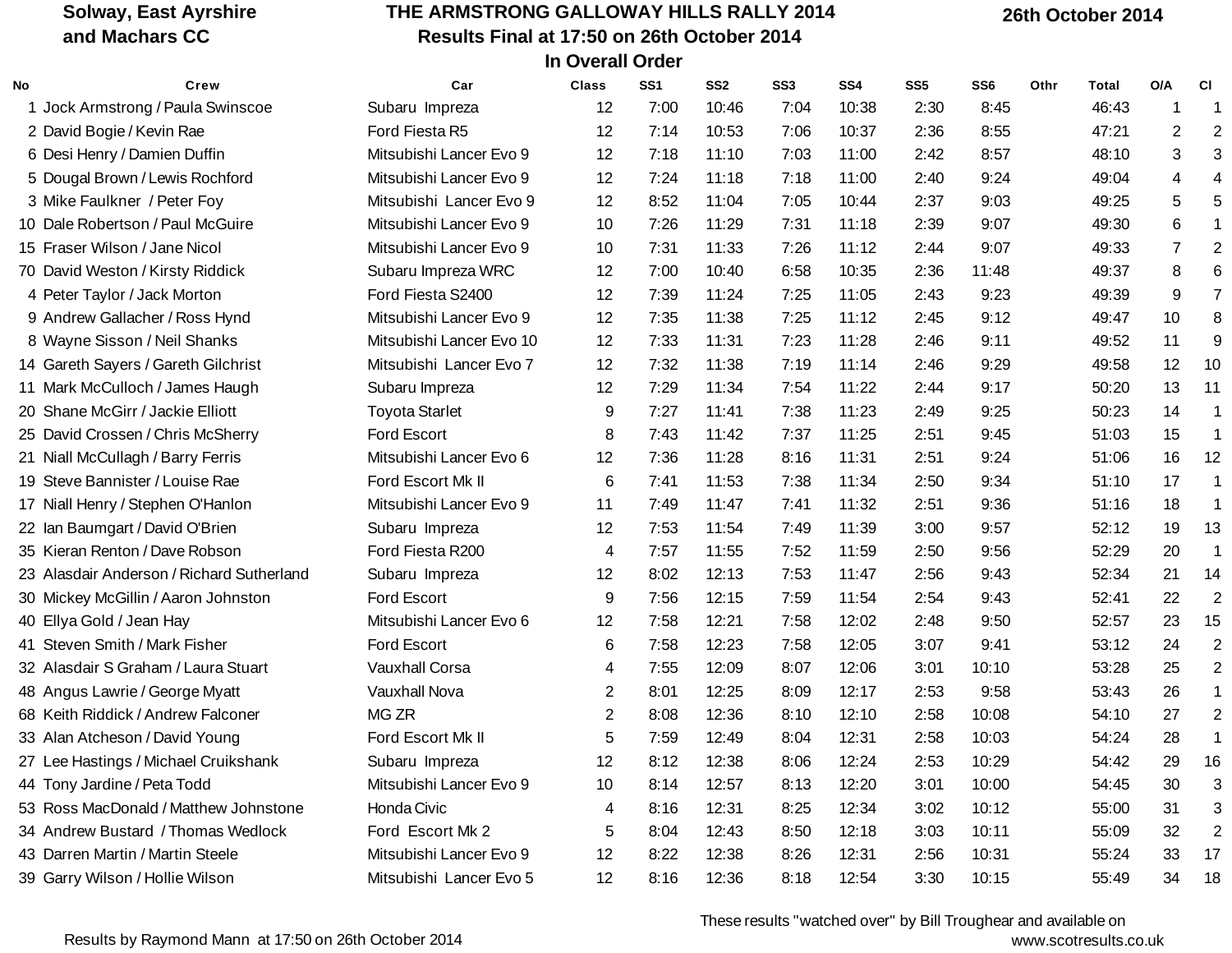#### **THE ARMSTRONG GALLOWAY HILLS RALLY 2014 Results Final at 17:50 on 26th October 2014 In Overall Order**

 **26th October 2014**

| No | Crew                                     | Car                     | Class          | SS <sub>1</sub> | SS <sub>2</sub> | SS <sub>3</sub> | SS4   | SS <sub>5</sub> | SS <sub>6</sub> | Othr       | Total | O/A | <b>CI</b>   |
|----|------------------------------------------|-------------------------|----------------|-----------------|-----------------|-----------------|-------|-----------------|-----------------|------------|-------|-----|-------------|
|    | 51 Nollag O'Lapain / Dara Maguire        | Ford Escort             | 2              | 8:35            | 13:11           | 8:32            | 12:47 | 3:13            | 10:36           |            | 56:54 | 35  | 3           |
|    | 49 Blair Brown / Richard Simmonds        | Peugeot 205 GTi         | 3              | 8:30            | 13:18           | 8:30            | 12:48 | 3:05            | 10:44           |            | 56:55 | 36  | 1           |
|    | 62 Nick Thorne / Ian Murray              | Honda Civic             | 7              | 8:44            | 13:02           | 8:44            | 13:03 | 3:11            | 10:43           |            | 57:27 | 37  | $\mathbf 1$ |
|    | 28 Derrick Jobb / Charlotte McDowall     | Mitsubishi Lancer Evo 9 | 10             | 8:39            | 13:23           | 8:43            | 12:59 | 3:06            | 10:39           |            | 57:29 | 38  | 4           |
|    | 46 Charles Blair / Mark Roberts          | Peugeot 205 GTi         | 3              | 8:24            | 12:55           | 8:37            | 14:42 | 3:16            | 10:11           |            | 58:05 | 39  |             |
|    | 59 Mark McCaffrey / Marc McGowan         | Ford Escort             | 2              | 8:44            | 13:15           | 8:41            | 13:13 | 3:06            | 11:08           |            | 58:07 | 40  |             |
|    | 50 Eamon Doherty / Damian McAuley        | Ford Escort             | 5              | 8:29            | 14:02           | 8:25            | 13:10 | 3:07            | 11:05           |            | 58:18 | 41  |             |
|    | 58 Eoin McGuckian / Eoin McGuckian Jnr   | Ford Escort             | 2              | 8:57            | 13:43           | 8:56            | 13:27 | 3:07            | 10:52           |            | 59:02 | 42  |             |
|    | 52 Scott Peacock / Albert Connelly       | Peugeot 205 GTi         | 3              | 9:04            | 13:41           | 9:11            | 13:09 | 3:08            | 11:05           |            | 59:18 | 43  | 3           |
|    | 57 Ed Muldoon / Mark Byrne               | Mitsubishi Lancer Evo 6 | 12             | 8:39            | 13:46           | 8:54            | 14:12 | 2:58            | 11:08           |            | 59:37 | 44  | 19          |
|    | 64 Linzi Henderson / Tom Hynd            | Rover ZR                | $\overline{2}$ | 8:58            | 14:06           | 9:04            | 13:29 | 3:14            | 11:12           |            | 60:03 | 45  | 6           |
|    | 67 Niall Cowan Jnr / Amanda Ann Morrison | MG ZR                   | $\overline{2}$ | 9:22            | 14:10           | 9:10            | 13:58 | 2:57            | 11:02           |            | 60:39 | 46  | 7           |
|    | 71 Scott Sloan / David Sloan             | <b>Vauxhall Corsa</b>   | 2              | 9:15            | 14:19           | 9:36            | 14:12 | 3:19            | 11:51           |            | 62:32 | 47  | 8           |
|    | 66 Gavin Chisholm / Martin MacCabe       | Saab 99                 | 5              | 9:42            | 15:19           | 10:00           | 20:45 | 5:00            | 13:10           |            | 73:56 | 48  |             |
|    | 65 Thaarique Fazal / Paul Hudson         | Peugeot 205 GTi         | 3              | 10:07           | 16:47           | 10:00           | 21:00 | 3:46            | 13:38           |            | 75:18 | 49  |             |
|    | 16 Craig McMiken / Craig Wallace         | Mitsubishi Lancer Evo 9 | 12             | 7:23            |                 |                 |       |                 |                 | Off Rd F/F |       |     |             |
|    | 18 Liam Regan / David McElroy            | Peugeot 206 4WD         | 12             | 7:27            | 11:22           | 7:28            |       |                 |                 |            | F/F   |     |             |
|    | 24 Paddy McToal / Conor O'Loan           | Ford Escort             | 5              | 13:00           |                 |                 |       |                 |                 |            | F/F   |     |             |
|    | 26 Robert Harkness / Michael Curry       | <b>BMW 316i</b>         | 9              | 8:20            | 11:58           | 8:12            | 12:43 |                 |                 |            | F/F   |     |             |
|    | 31 Greg McKnight / Chris McKnight        | Ford Escort Mk II       | 4              | 7:42            | 11:52           | 7:45            | 21:00 |                 |                 |            | F/F   |     |             |
|    | 37 Iain Haining / Mairi Riddick          | <b>Vauxhall Nova</b>    | 3              | 7:58            | 12:26           | 13:00           |       | 3:07            | 10:18           |            | F/F   |     |             |
|    | 38 Iain Wilson / John Frew               | <b>Vauxhall Nova</b>    | 4              | 8:14            | 12:35           | 8:35            | 12:46 | 3:41            |                 |            | F/F   |     |             |
|    | 42 Jim Robertson / Colin Maxwell         | Citroen C2R2            | 4              | 8:40            |                 |                 |       |                 |                 |            | F/F   |     |             |
|    | 47 Alex Curran / Heather Grisedale       | <b>Vauxhall Corsa</b>   | 4              | 8:33            | 13:22           | 8:41            | 13:13 | 3:21            |                 |            | F/F   |     |             |
|    | 54 Ashley Rutledge / Brian Robinson      | Honda Civic             | 7              | 8:43            | 14:20           |                 |       |                 |                 | Mech       | F/F   |     |             |
|    | 55 Richard Tannahill / Brian Crawford    | Peugeot 208             | 4              | 9:23            | 14:33           | 9:19            | 14:35 | 3:17            |                 |            | F/F   |     |             |
|    | 56 John Stuart Wink / John Forrest       | Mitsubishi Lancer Evo 6 | 12             | 8:24            | 12:44           | 7:59            | 12:22 | 3:07            |                 |            | F/F   |     |             |
|    | 60 Mervyn Galbraith / Aine McGuigan      | Vauxhall Nova           | 3              | 8:31            | 12:49           | 8:28            | 18:41 | 3:08            |                 |            | F/F   |     |             |
|    | 61 Micky Rankin / Christopher Rankin     | Ford Escort             | 5              | 8:38            | 13:08           | 11:38           |       |                 |                 |            | F/F   |     |             |
|    | 63 Simon Hay / Calum Jaffray             | Peugeot 205 GTi         | 3              | 8:59            | 13:41           | 8:50            | 13:16 | 3:00            |                 |            | F/F   |     |             |
|    | 69 Ryan Weston / Matt Edwards            | Proton Satria           | 2              | 7:54            | 12:10           |                 |       |                 |                 |            | F/F   |     |             |
|    | 73 Grant Inglis / Robert Gray            | Ford Escort Mk II       | 8              | 7:52            | 12:23           | 7:57            |       |                 |                 |            | F/F   |     |             |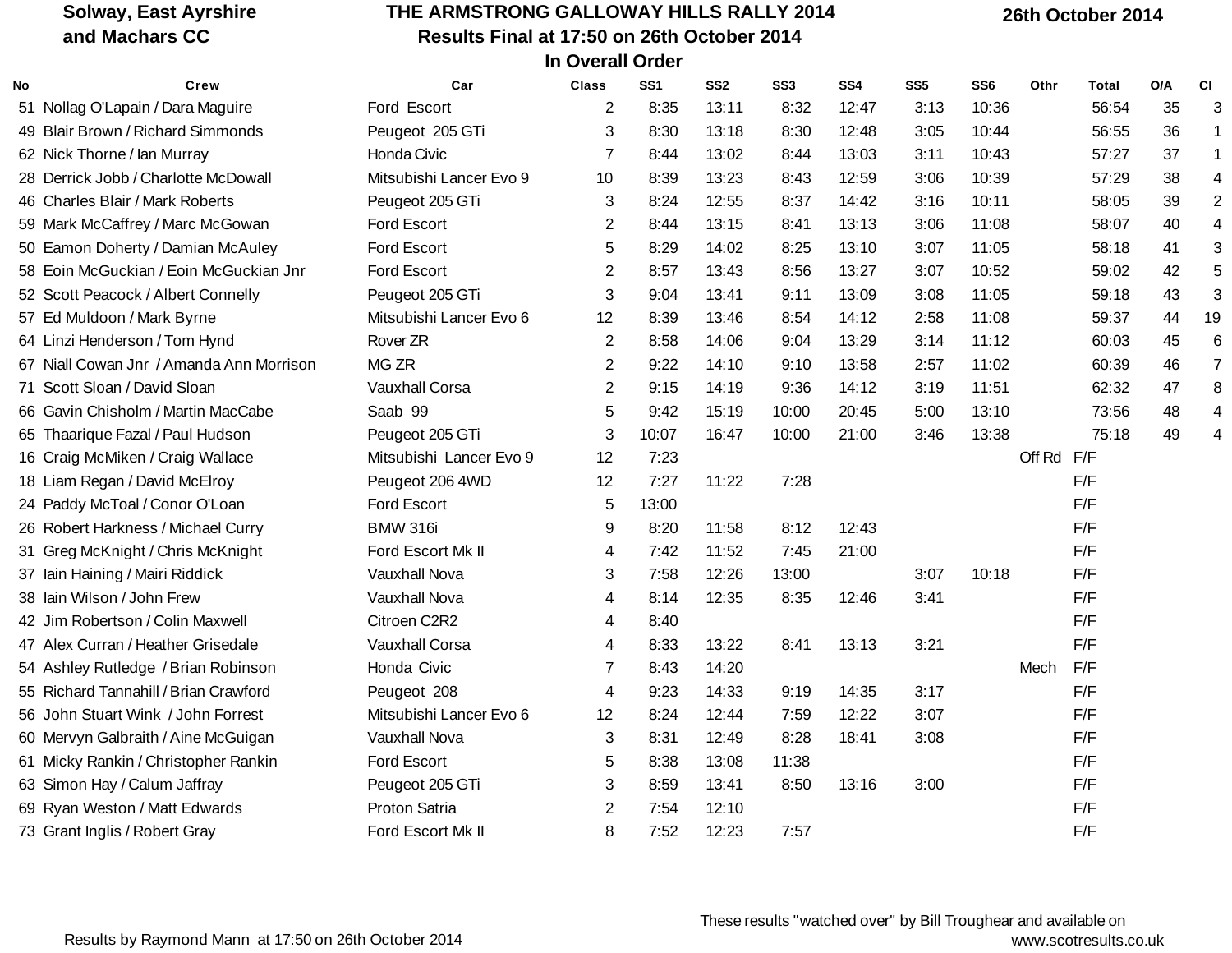## **THE ARMSTRONG GALLOWAY HILLS RALLY 2014 Results Final at 17:50 on 26th October 2014 In Class Order**

 **26th October 2014**

| No | Crew                                     | Car                  | Class                 | SS1   | SS <sub>2</sub> | SS <sub>3</sub> | SS <sub>4</sub> | SS <sub>5</sub> | SS <sub>6</sub> | Othr     | Total | O/A | <b>CI</b>      |
|----|------------------------------------------|----------------------|-----------------------|-------|-----------------|-----------------|-----------------|-----------------|-----------------|----------|-------|-----|----------------|
|    | 48 Angus Lawrie / George Myatt           | Vauxhall Nova        | 2                     | 8:01  | 12:25           | 8:09            | 12:17           | 2:53            | 9:58            |          | 53:43 | 26  | 1              |
|    | 68 Keith Riddick / Andrew Falconer       | MG ZR                | 2                     | 8:08  | 12:36           | 8:10            | 12:10           | 2:58            | 10:08           |          | 54:10 | 27  | $\overline{2}$ |
|    | 51 Nollag O'Lapain / Dara Maguire        | Ford Escort          | $\mathbf{2}^{\prime}$ | 8:35  | 13:11           | 8:32            | 12:47           | 3:13            | 10:36           |          | 56:54 | 35  |                |
|    | 59 Mark McCaffrey / Marc McGowan         | Ford Escort          | 2                     | 8:44  | 13:15           | 8:41            | 13:13           | 3:06            | 11:08           |          | 58:07 | 40  |                |
|    | 58 Eoin McGuckian / Eoin McGuckian Jnr   | Ford Escort          | 2                     | 8:57  | 13:43           | 8:56            | 13:27           | 3:07            | 10:52           |          | 59:02 | 42  |                |
|    | 64 Linzi Henderson / Tom Hynd            | Rover ZR             | 2                     | 8:58  | 14:06           | 9:04            | 13:29           | 3:14            | 11:12           |          | 60:03 | 45  |                |
|    | 67 Niall Cowan Jnr / Amanda Ann Morrison | MG <sub>ZR</sub>     | 2                     | 9:22  | 14:10           | 9:10            | 13:58           | 2:57            | 11:02           |          | 60:39 | 46  |                |
|    | 71 Scott Sloan / David Sloan             | Vauxhall Corsa       | 2                     | 9:15  | 14:19           | 9:36            | 14:12           | 3:19            | 11:51           |          | 62:32 | 47  | 8              |
|    | 69 Ryan Weston / Matt Edwards            | Proton Satria        | $\mathbf{2}^{\prime}$ | 7:54  | 12:10           |                 |                 |                 |                 |          | F/F   |     |                |
|    | 49 Blair Brown / Richard Simmonds        | Peugeot 205 GTi      | 3                     | 8:30  | 13:18           | 8:30            | 12:48           | 3:05            | 10:44           |          | 56:55 | 36  |                |
|    | 46 Charles Blair / Mark Roberts          | Peugeot 205 GTi      | 3                     | 8:24  | 12:55           | 8:37            | 14:42           | 3:16            | 10:11           |          | 58:05 | 39  | 2              |
|    | 52 Scott Peacock / Albert Connelly       | Peugeot 205 GTi      | 3                     | 9:04  | 13:41           | 9:11            | 13:09           | 3:08            | 11:05           |          | 59:18 | 43  |                |
|    | 65 Thaarique Fazal / Paul Hudson         | Peugeot 205 GTi      | 3                     | 10:07 | 16:47           | 10:00           | 21:00           | 3:46            | 13:38           |          | 75:18 | 49  |                |
|    | 37 Iain Haining / Mairi Riddick          | <b>Vauxhall Nova</b> | 3                     | 7:58  | 12:26           | 13:00           |                 | 3:07            | 10:18           |          | F/F   |     |                |
|    | 60 Mervyn Galbraith / Aine McGuigan      | <b>Vauxhall Nova</b> | 3                     | 8:31  | 12:49           | 8:28            | 18:41           | 3:08            |                 |          | F/F   |     |                |
|    | 63 Simon Hay / Calum Jaffray             | Peugeot 205 GTi      | 3                     | 8:59  | 13:41           | 8:50            | 13:16           | 3:00            |                 |          | F/F   |     |                |
|    | 35 Kieran Renton / Dave Robson           | Ford Fiesta R200     | 4                     | 7:57  | 11:55           | 7:52            | 11:59           | 2:50            | 9:56            |          | 52:29 | 20  | 1              |
|    | 32 Alasdair S Graham / Laura Stuart      | Vauxhall Corsa       | 4                     | 7:55  | 12:09           | 8:07            | 12:06           | 3:01            | 10:10           |          | 53:28 | 25  |                |
|    | 53 Ross MacDonald / Matthew Johnstone    | Honda Civic          | 4                     | 8:16  | 12:31           | 8:25            | 12:34           | 3:02            | 10:12           |          | 55:00 | 31  | 3              |
|    | 31 Greg McKnight / Chris McKnight        | Ford Escort Mk II    | 4                     | 7:42  | 11:52           | 7:45            | 21:00           |                 |                 |          | F/F   |     |                |
|    | 38 Iain Wilson / John Frew               | Vauxhall Nova        | 4                     | 8:14  | 12:35           | 8:35            | 12:46           | 3:41            |                 |          | F/F   |     |                |
|    | 42 Jim Robertson / Colin Maxwell         | Citroen C2R2         | 4                     | 8:40  |                 |                 |                 |                 |                 |          | F/F   |     |                |
|    | 47 Alex Curran / Heather Grisedale       | Vauxhall Corsa       | 4                     | 8:33  | 13:22           | 8:41            | 13:13           | 3:21            |                 |          | F/F   |     |                |
|    | 55 Richard Tannahill / Brian Crawford    | Peugeot 208          | 4                     | 9:23  | 14:33           | 9:19            | 14:35           | 3:17            |                 |          | F/F   |     |                |
|    | 33 Alan Atcheson / David Young           | Ford Escort Mk II    | 5                     | 7:59  | 12:49           | 8:04            | 12:31           | 2:58            | 10:03           |          | 54:24 | 28  | 1              |
|    | 34 Andrew Bustard / Thomas Wedlock       | Ford Escort Mk 2     | 5                     | 8:04  | 12:43           | 8:50            | 12:18           | 3:03            | 10:11           |          | 55:09 | 32  | $\overline{2}$ |
|    | 50 Eamon Doherty / Damian McAuley        | Ford Escort          | 5                     | 8:29  | 14:02           | 8:25            | 13:10           | 3:07            | 11:05           |          | 58:18 | 41  |                |
|    | 66 Gavin Chisholm / Martin MacCabe       | Saab 99              | 5                     | 9:42  | 15:19           | 10:00           | 20:45           | 5:00            | 13:10           |          | 73:56 | 48  |                |
|    | 24 Paddy McToal / Conor O'Loan           | Ford Escort          | 5                     | 13:00 |                 |                 |                 |                 |                 |          | F/F   |     |                |
|    | 61 Micky Rankin / Christopher Rankin     | Ford Escort          | 5                     | 8:38  | 13:08           | 11:38           |                 |                 |                 |          | F/F   |     |                |
|    | 19 Steve Bannister / Louise Rae          | Ford Escort Mk II    | 6                     | 7:41  | 11:53           | 7:38            | 11:34           | 2:50            | 9:34            |          | 51:10 | 17  | 1              |
|    | 41 Steven Smith / Mark Fisher            | Ford Escort          | 6                     | 7:58  | 12:23           | 7:58            | 12:05           | 3:07            | 9:41            |          | 53:12 | 24  |                |
|    | 62 Nick Thorne / Ian Murray              | Honda Civic          | 7                     | 8:44  | 13:02           | 8:44            | 13:03           | 3:11            | 10:43           |          | 57:27 | 37  |                |
|    | 54 Ashley Rutledge / Brian Robinson      | Honda Civic          | $\overline{7}$        | 8:43  | 14:20           |                 |                 |                 |                 | Mech F/F |       |     |                |

These results "watched over" by Bill Troughear and available on www.scotresults.co.uk

Results by Raymond Mann at 17:50 on 26th October 2014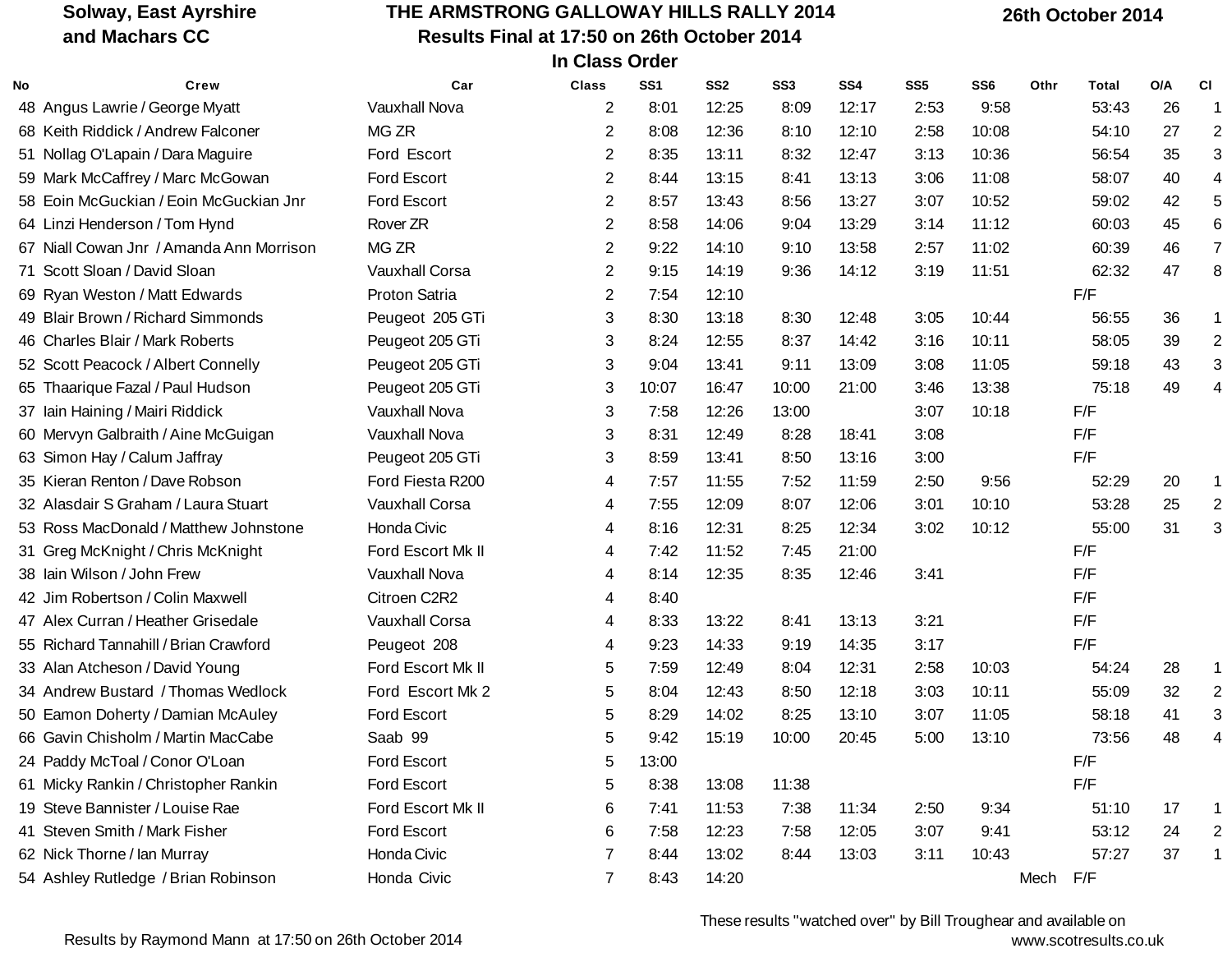## **THE ARMSTRONG GALLOWAY HILLS RALLY 2014 Results Final at 17:50 on 26th October 2014 In Class Order**

 **26th October 2014**

| No | Crew                                      | Car                      | <b>Class</b> | SS <sub>1</sub> | SS <sub>2</sub> | SS <sub>3</sub> | SS4   | SS <sub>5</sub> | SS <sub>6</sub> | Othr       | <b>Total</b> | O/A            | <b>CI</b>      |
|----|-------------------------------------------|--------------------------|--------------|-----------------|-----------------|-----------------|-------|-----------------|-----------------|------------|--------------|----------------|----------------|
|    | 25 David Crossen / Chris McSherry         | Ford Escort              | 8            | 7:43            | 11:42           | 7:37            | 11:25 | 2:51            | 9:45            |            | 51:03        | 15             | 1              |
|    | 73 Grant Inglis / Robert Gray             | Ford Escort Mk II        | 8            | 7:52            | 12:23           | 7:57            |       |                 |                 |            | F/F          |                |                |
|    | 20 Shane McGirr / Jackie Elliott          | <b>Toyota Starlet</b>    | 9            | 7:27            | 11:41           | 7:38            | 11:23 | 2:49            | 9:25            |            | 50:23        | 14             | 1              |
|    | 30 Mickey McGillin / Aaron Johnston       | Ford Escort              | 9            | 7:56            | 12:15           | 7:59            | 11:54 | 2:54            | 9:43            |            | 52:41        | 22             | $\overline{2}$ |
|    | 26 Robert Harkness / Michael Curry        | <b>BMW 316i</b>          | 9            | 8:20            | 11:58           | 8:12            | 12:43 |                 |                 |            | F/F          |                |                |
|    | 10 Dale Robertson / Paul McGuire          | Mitsubishi Lancer Evo 9  | 10           | 7:26            | 11:29           | 7:31            | 11:18 | 2:39            | 9:07            |            | 49:30        | 6              | 1              |
|    | 15 Fraser Wilson / Jane Nicol             | Mitsubishi Lancer Evo 9  | 10           | 7:31            | 11:33           | 7:26            | 11:12 | 2:44            | 9:07            |            | 49:33        | $\overline{7}$ | $\overline{2}$ |
|    | 44 Tony Jardine / Peta Todd               | Mitsubishi Lancer Evo 9  | 10           | 8:14            | 12:57           | 8:13            | 12:20 | 3:01            | 10:00           |            | 54:45        | 30             |                |
|    | 28 Derrick Jobb / Charlotte McDowall      | Mitsubishi Lancer Evo 9  | 10           | 8:39            | 13:23           | 8:43            | 12:59 | 3:06            | 10:39           |            | 57:29        | 38             | 4              |
|    | 17 Niall Henry / Stephen O'Hanlon         | Mitsubishi Lancer Evo 9  | 11           | 7:49            | 11:47           | 7:41            | 11:32 | 2:51            | 9:36            |            | 51:16        | 18             |                |
|    | 1 Jock Armstrong / Paula Swinscoe         | Subaru Impreza           | 12           | 7:00            | 10:46           | 7:04            | 10:38 | 2:30            | 8:45            |            | 46:43        | $\mathbf{1}$   | 1              |
|    | 2 David Bogie / Kevin Rae                 | Ford Fiesta R5           | 12           | 7:14            | 10:53           | 7:06            | 10:37 | 2:36            | 8:55            |            | 47:21        | $\sqrt{2}$     |                |
|    | 6 Desi Henry / Damien Duffin              | Mitsubishi Lancer Evo 9  | 12           | 7:18            | 11:10           | 7:03            | 11:00 | 2:42            | 8:57            |            | 48:10        | 3              | 3              |
|    | 5 Dougal Brown / Lewis Rochford           | Mitsubishi Lancer Evo 9  | 12           | 7:24            | 11:18           | 7:18            | 11:00 | 2:40            | 9:24            |            | 49:04        | 4              |                |
|    | 3 Mike Faulkner / Peter Foy               | Mitsubishi Lancer Evo 9  | 12           | 8:52            | 11:04           | 7:05            | 10:44 | 2:37            | 9:03            |            | 49:25        | 5              |                |
|    | 70 David Weston / Kirsty Riddick          | Subaru Impreza WRC       | 12           | 7:00            | 10:40           | 6:58            | 10:35 | 2:36            | 11:48           |            | 49:37        | $\bf 8$        | 6              |
|    | 4 Peter Taylor / Jack Morton              | Ford Fiesta S2400        | 12           | 7:39            | 11:24           | 7:25            | 11:05 | 2:43            | 9:23            |            | 49:39        | $\overline{9}$ | $\overline{7}$ |
|    | 9 Andrew Gallacher / Ross Hynd            | Mitsubishi Lancer Evo 9  | 12           | 7:35            | 11:38           | 7:25            | 11:12 | 2:45            | 9:12            |            | 49:47        | $10$           | 8              |
|    | 8 Wayne Sisson / Neil Shanks              | Mitsubishi Lancer Evo 10 | 12           | 7:33            | 11:31           | 7:23            | 11:28 | 2:46            | 9:11            |            | 49:52        | 11             | 9              |
|    | 14 Gareth Sayers / Gareth Gilchrist       | Mitsubishi Lancer Evo 7  | 12           | 7:32            | 11:38           | 7:19            | 11:14 | 2:46            | 9:29            |            | 49:58        | 12             | 10             |
|    | 11 Mark McCulloch / James Haugh           | Subaru Impreza           | 12           | 7:29            | 11:34           | 7:54            | 11:22 | 2:44            | 9:17            |            | 50:20        | 13             | 11             |
|    | 21 Niall McCullagh / Barry Ferris         | Mitsubishi Lancer Evo 6  | 12           | 7:36            | 11:28           | 8:16            | 11:31 | 2:51            | 9:24            |            | 51:06        | 16             | 12             |
|    | 22 Ian Baumgart / David O'Brien           | Subaru Impreza           | 12           | 7:53            | 11:54           | 7:49            | 11:39 | 3:00            | 9:57            |            | 52:12        | 19             | 13             |
|    | 23 Alasdair Anderson / Richard Sutherland | Subaru Impreza           | 12           | 8:02            | 12:13           | 7:53            | 11:47 | 2:56            | 9:43            |            | 52:34        | 21             | 14             |
|    | 40 Ellya Gold / Jean Hay                  | Mitsubishi Lancer Evo 6  | 12           | 7:58            | 12:21           | 7:58            | 12:02 | 2:48            | 9:50            |            | 52:57        | 23             | 15             |
|    | 27 Lee Hastings / Michael Cruikshank      | Subaru Impreza           | 12           | 8:12            | 12:38           | 8:06            | 12:24 | 2:53            | 10:29           |            | 54:42        | 29             | 16             |
|    | 43 Darren Martin / Martin Steele          | Mitsubishi Lancer Evo 9  | 12           | 8:22            | 12:38           | 8:26            | 12:31 | 2:56            | 10:31           |            | 55:24        | 33             | 17             |
|    | 39 Garry Wilson / Hollie Wilson           | Mitsubishi Lancer Evo 5  | 12           | 8:16            | 12:36           | 8:18            | 12:54 | 3:30            | 10:15           |            | 55:49        | 34             | 18             |
|    | 57 Ed Muldoon / Mark Byrne                | Mitsubishi Lancer Evo 6  | 12           | 8:39            | 13:46           | 8:54            | 14:12 | 2:58            | 11:08           |            | 59:37        | 44             | 19             |
|    | 16 Craig McMiken / Craig Wallace          | Mitsubishi Lancer Evo 9  | 12           | 7:23            |                 |                 |       |                 |                 | Off Rd F/F |              |                |                |
|    | 18 Liam Regan / David McElroy             | Peugeot 206 4WD          | 12           | 7:27            | 11:22           | 7:28            |       |                 |                 |            | F/F          |                |                |
|    | 56 John Stuart Wink / John Forrest        | Mitsubishi Lancer Evo 6  | 12           | 8:24            | 12:44           | 7:59            | 12:22 | 3:07            |                 |            | F/F          |                |                |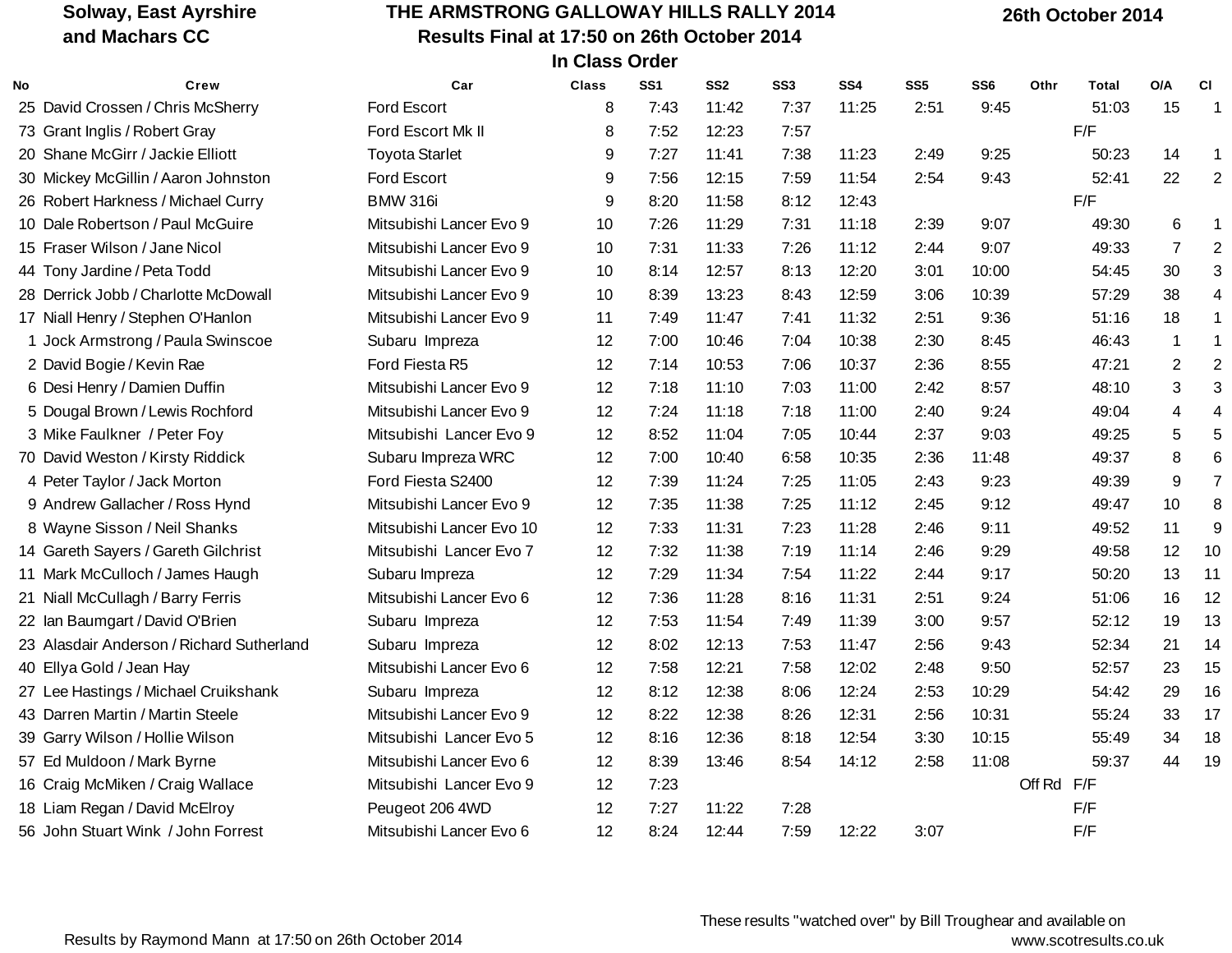### **The Armstrong Galloway Hills Rally 2014 Fastest on Stage**

**Position No SS1 No SS2 No SS3 No SS4 No SS5 No SS6** 1 7:00 70 10:40 70 6:58 70 10:35 1 2:30 1 8:45 70 7:00 1 10:46 6 7:03 2 10:37 70 2:36 2 8:55 2 7:14 2 10:53 1 7:04 1 10:38 2 2:36 6 8:57 6 7:18 3 11:04 3 7:05 3 10:44 3 2:37 3 9:03 16 7:23 6 11:10 2 7:06 6 11:00 10 2:39 10 9:07 5 7:24 5 11:18 5 7:18 5 11:00 5 2:40 15 9:07 10 7:26 18 11:22 14 7:19 4 11:05 6 2:42 8 9:11 18 7:27 4 11:24 8 7:23 9 11:12 4 2:43 9 9:12 20 7:27 21 11:28 4 7:25 15 11:12 15 2:44 11 9:17 11 7:29 10 11:29 9 7:25 14 11:14 11 2:44 4 9:23 15 7:31 8 11:31 15 7:26 10 11:18 9 2:45 5 9:24 14 7:32 15 11:33 18 7:28 11 11:22 14 2:46 21 9:24 8 7:33 11 11:34 10 7:31 20 11:23 8 2:46 20 9:25 9 7:35 14 11:38 25 7:37 25 11:25 40 2:48 14 9:29 21 7:36 9 11:38 19 7:38 8 11:28 20 2:49 19 9:34 4 7:39 20 11:41 20 7:38 21 11:31 19 2:50 17 9:36 19 7:41 25 11:42 17 7:41 17 11:32 35 2:50 41 9:41 31 7:42 17 11:47 31 7:45 19 11:34 25 2:51 23 9:43 25 7:43 31 11:52 22 7:49 22 11:39 21 2:51 30 9:43 17 7:49 19 11:53 35 7:52 23 11:47 17 2:51 25 9:45 73 7:52 22 11:54 23 7:53 30 11:54 48 2:53 40 9:50 22 7:53 35 11:55 11 7:54 35 11:59 27 2:53 35 9:56 69 7:54 26 11:58 73 7:57 40 12:02 30 2:54 22 9:57 32 7:55 32 12:09 41 7:58 41 12:05 23 2:56 48 9:58 30 7:56 69 12:10 40 7:58 32 12:06 43 2:56 44 10:00 35 7:57 23 12:13 30 7:59 68 12:10 67 2:57 33 10:03 37 7:58 30 12:15 56 7:59 48 12:17 68 2:58 68 10:08 40 7:58 40 12:21 33 8:04 34 12:18 33 2:58 32 10:10 41 7:58 41 12:23 27 8:06 44 12:20 57 2:58 34 10:11 33 7:59 73 12:23 32 8:07 56 12:22 22 3:00 46 10:11 48 8:01 48 12:25 48 8:09 27 12:24 63 3:00 53 10:12 23 8:02 37 12:26 68 8:10 43 12:31 32 3:01 39 10:15 34 8:04 53 12:31 26 8:12 33 12:31 44 3:01 37 10:18 68 8:08 38 12:35 44 8:13 53 12:34 53 3:02 27 10:29 27 8:12 68 12:36 21 8:16 26 12:43 34 3:03 43 10:31